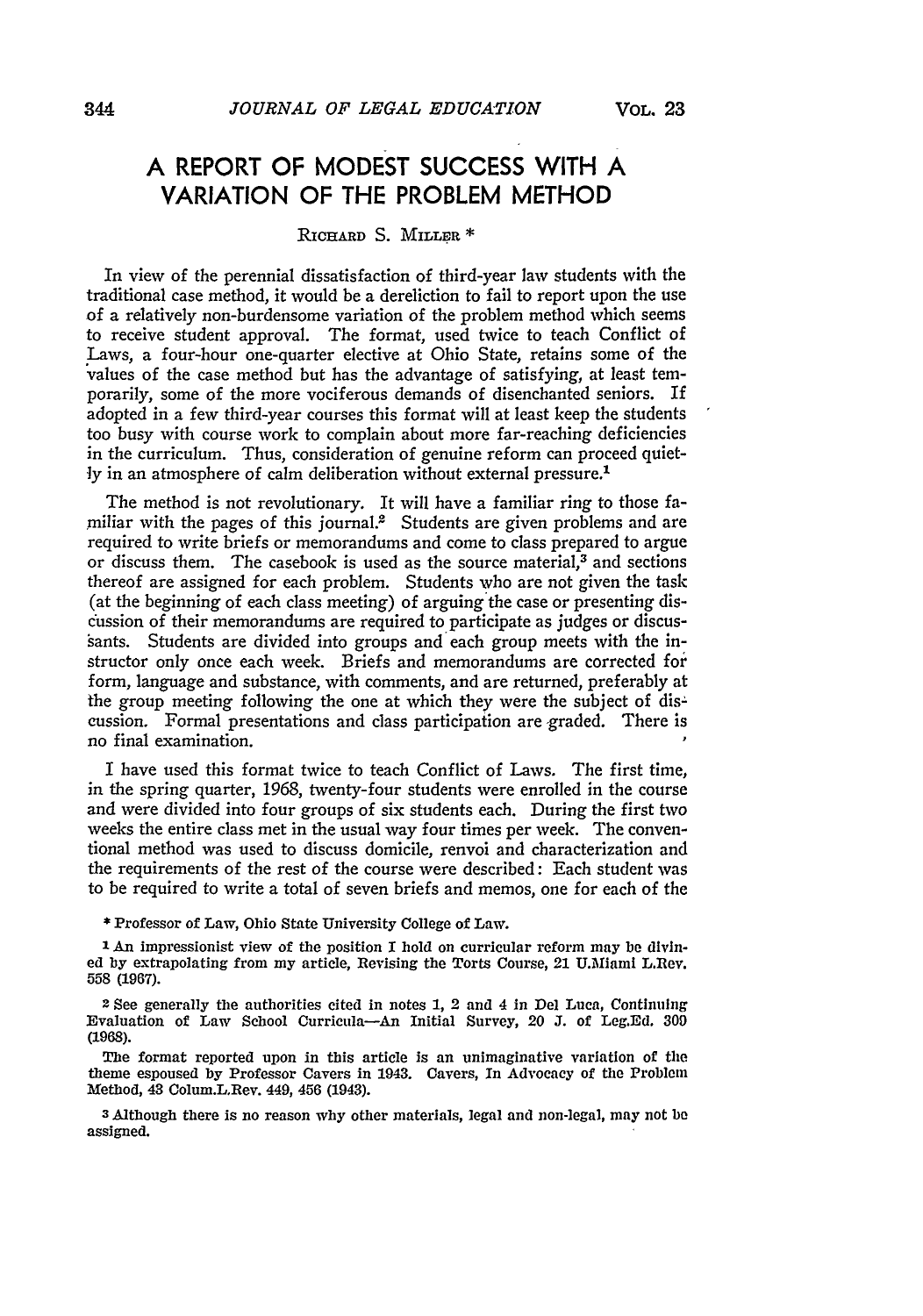following seven weeks. The final, tenth week, was left open and ultimately used for a summary.

Beginning with the third week each group convened only once a week. The average meeting ran about fifteen or twenty minutes longer than the normal class of fifty-five minutes. When the problem called for a brief, one half of a group (3 students) would be assigned to plaintiff's side and the other half to the defendant's side. During the group meeting the two students assigned to argue would each be given twenty-five minutes. Non-arguing students, sitting as judges, were permitted to interrupt to ask questions, as was the instructor. Normally,  $\overline{I}$  would not interrupt unless  $\overline{I}$  felt that difficult issues were being avoided or that the discussion was being sidetracked into irrelevancies or factual disputes, fairly frequent occurrences. The last third of the period was spent in a critique of the arguments and a discussion or summary of the trends and policies.

When memos instead of briefs were assigned one student would be asked to discuss his views of the problem in about thirty-five to forty-five minutes. Another student was then assigned to criticize the presentation of the first student to correct errors and to fill in omissions. The remainder of the period was used for open discussion led by the instructor, and for a summary.

Most of the papers received were typed and ran from five to fifteen doublespaced pages.<sup>4</sup> Early efforts were often pathetic, both as to language and organization, although substantive arguments, once deciphered, were usually satisfactory if not inspiring. During the course writing, organization and the convincing force of arguments seemed to improve markedly for a substantial number of students. I attribute this improvement to the not surprising fact that many.of the students had had few, if any, prior writing experiences, either in college or law school, in which their work was criticized or commented upon in detail both for form and substance.<sup>5</sup> Many of the errors were so elementary-misspellings, catachreses, run-on sentences, excessive use of "legalese," unnecessarily split infinitives, mixed tenses, inconsistent use of singular and plural, and the like-that merely calling the students' attention to their errors once was usually a sufficient corrective, especially since I warned them that errors in one paper which were repeated in a'later paper would result in lower grades. Other, more complicated, deficiencies, such as awkward or ungrammatical sentence structure, weak or unconvincing phraseology and poor organization, were called to the students' attention with suggestions for improvement.

The sophistication of substantive arguments in the briefs also showed improvement as the weeks passed. Early efforts tended to emphasize "black-

<sup>4</sup>Typing was recommended but not required and some papers were handwritten. Some students apparently felt sufficient pride in their work to have their papers typed professionally.

<sup>5</sup> All students had been exposed to the first and some to the second-year moot court program. Writing in the program, however, was usually supervised.by thirdyear law students. All of the students had had at least one exposure to either a one-quarter third-year research seminar or a planning seminar. One of each was required for all third-year students. However, practices of seminar instructors varied widely as to the extent to which students were required to revise drafts of written papers and the extent to which papers were corrected for form and language and returned with comments and corrections.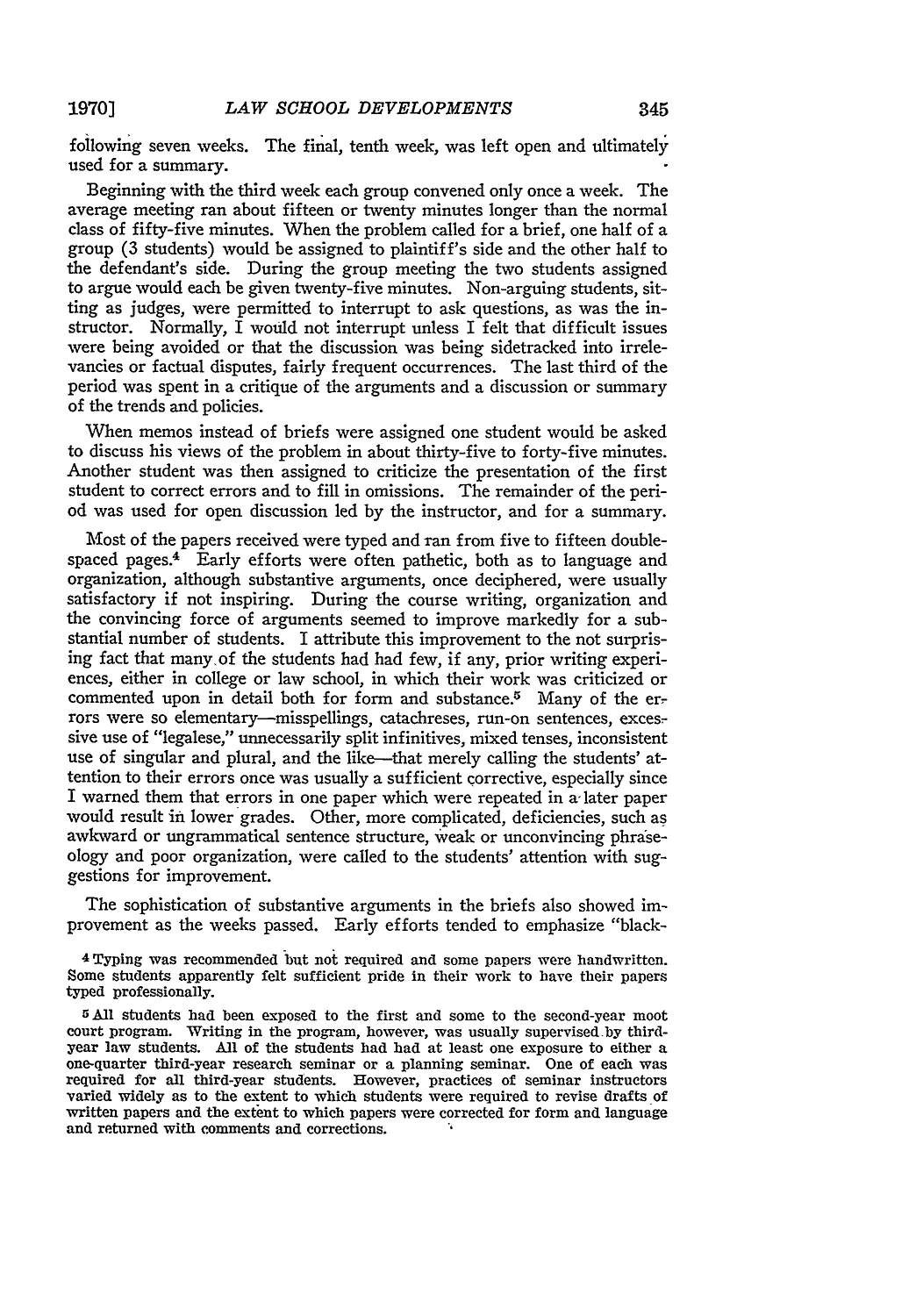letter" law. Frequently, students would recite the holdings of cases in order as they appeared in the pages of the materials assigned from the casebook, merely indicating whether each case supported their position or, if it did not, suggesting how it might be distinguished. However, oral arguments tended to become quite sophisticated, requiring discussion of policy issues, developing trends and theoretical approaches. A minority of students found that they had not read the material with sufficient thought to enable them to understand the oral arguments and ensuing discussion. Others recognized that the blackletter approach in oral argument would just not satisfy the better students sitting as judges (not to mention the instructor). In consequence, most of the students began to refer to the treatises and law review articles cited in the casebook for assistance. Citations to these sources began to show up in the written work with increasing frequency in the later weeks of the quarter.

Interestingly, the students sitting as judges were not the least bit hesitant to ask difficult questions of their colleagues or even to embarrass them by raising issues, arguments and lines of reasoning that had been entirely overlooked and by pointing out inconsistencies and weaknesses. Sometimes, in fact, the rigorous questioning and the sarcasm following a poor response tended to crush timid or weak students and had to be softened by the instructor in order to salvage a bit of the arguer's self-respect.G

In spite of its heavy demands for writing and preparation, the format received an overwhelmingly favorable response. After the spring, 1968, course was completed a questionnaire was handed out to all the participants. Anonymity was preserved if desired. Twenty-two of the twenty-four students responded. These are the results:

(1) How would you rate the value of our course format (small group meetings held once a week plus a weekly memo or brief) in comparison with the more conventional format (regular class meetings 4 times per week) ?

 $7 - (a)$  Our format vastly superior

- $12 (b)$  Our format better
- $3 (c)$  About the same
- $0 (d)$  Our format not as good
- $0 (e)$  Our format vastly inferior

(2) Did you do more or less work for our course than you ordinarily do for "regular" 4-hour courses?

- $12 (a)$  Much more
- $8 (b)$  More
- $2 (c)$  About the same
- $0 (d)$  Less
- $0 (e)$  much less

(3) Did you find the work you were doing for our course more or less interesting than the work you perform in more conventional courses'

- $9 (a)$  Much more
- $10 (b)$  More
- $2 (c)$  About the same
- $0 (d)$  Less
- $0 (e)$  Much less

6 This sort of psychic first-aid was withheld from students whose arguments appeared to suffer from lack of preparation.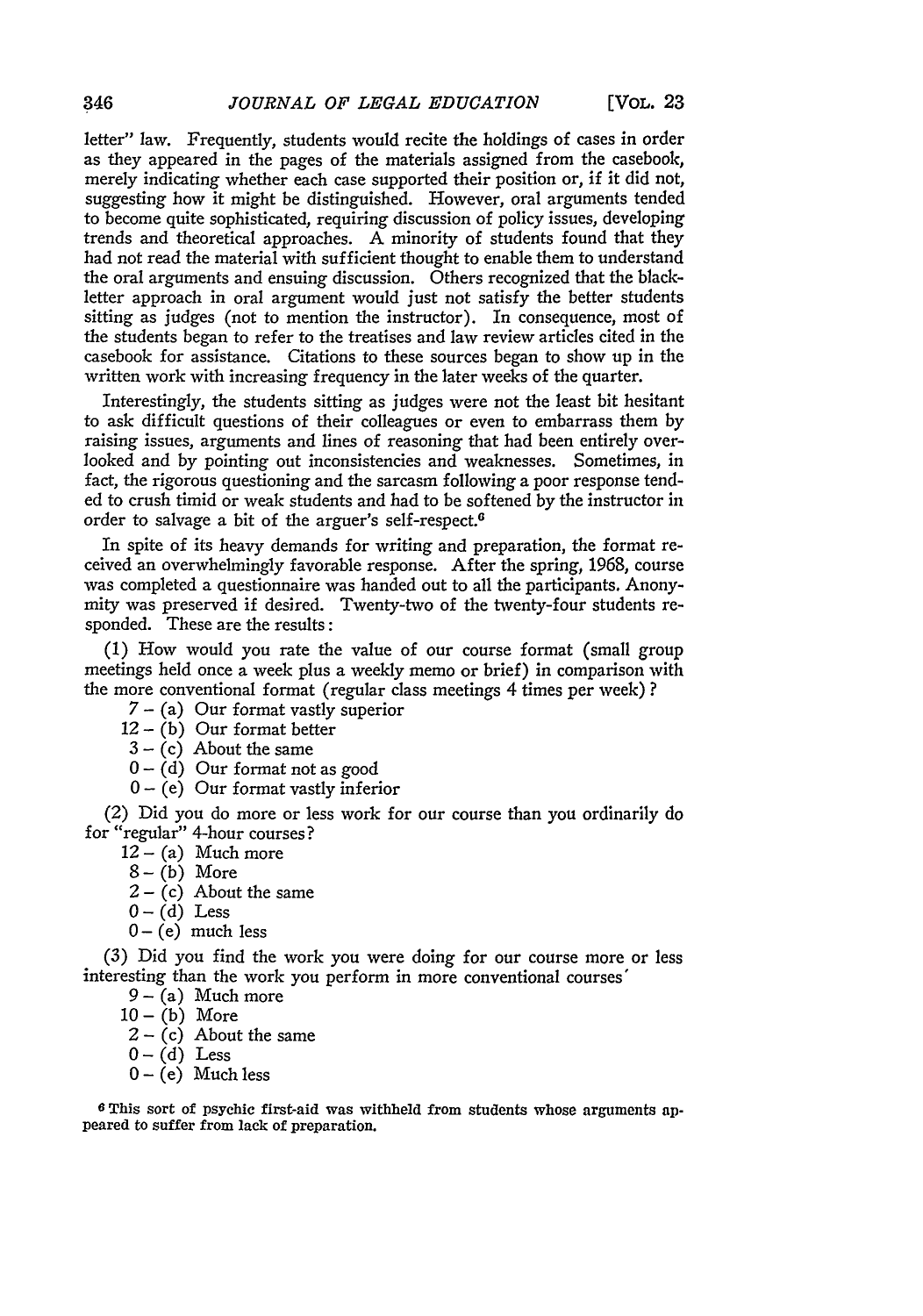(4) Were you regularly better or less adequately prepared for Conflict of Laws than for your other classes?

- $7 (a)$  Much better
- $14 (b)$  Better
- $0 (c)$  About the same
- $1 (d)$  Less
- $0 (e)$  Much less

(5) To what extent, if at aU, did the time you spent preparing for Conflict of Laws infringe upon the time you would ordinarily have spent on other courses?'

 $2 - (a)$  Substantially infringed

 $11 - (b)$  Infringed somewhat

 $5 - (c)$  Infringed slightly

 $4 - (d)$  Did not infringe

(6) Did you find that the time I suggested for the preparation of your weekly assignments-"the normal time you would be expected to spend on a 4-hour course" (8 to 12 hours)—was adequate?

 $1 - (a)$  More than adequate

 $13 - (b)$  Adequate

 $8 - (c)$  Inadequate

(7) If your answer to question 6 was (c), how many hours on the average did you spend each week?

range:  $10 - 16$  hours

average: 14.2 hours

(8) Did you find that you gained practical experience from the written assignments ?S

 $\rm\,Yes$   $21$  ;  $\rm\,No$   $1$ 

(9) Were my notes on your written assignments useful?

 $4 - (a)$  Very

 $14 - (b)$  Moderately

- $3 (c)$  No
- $0 (d)$  Confusing

(10) As between writing briefs and writing memos, which did you prefer?

- $10 (a)$  Briefs
- $7 (b)$  Memos
- $3 (c)$  No preference

? I informed the students that I would expect them to spend about as much time writing papers for this course as I would expect them to spend in a conventional course--two to three hours for each credit hour. This recommended time allocation was a factor which I considered in grading papers. A student could get an "A" for a less-than-perfect paper if it seemed to be a substantial effort when considered in light of the number of hours I expected him to spend on it.

If the average time spent by most students was fourteen hours (cf., question  $7$ , intra), then the requirements of this format should not have infringed upon the time ordinarily spent in other courses unless students were not spending the kind of time we expected of them and were engaged in other activities. In this course students were released from three class hours per week which should have provided three additional free hours for research and writing.

<sup>s</sup>It was gratifying to note that most students seemed to appreciate that study of theory and policy could provide "practical experience."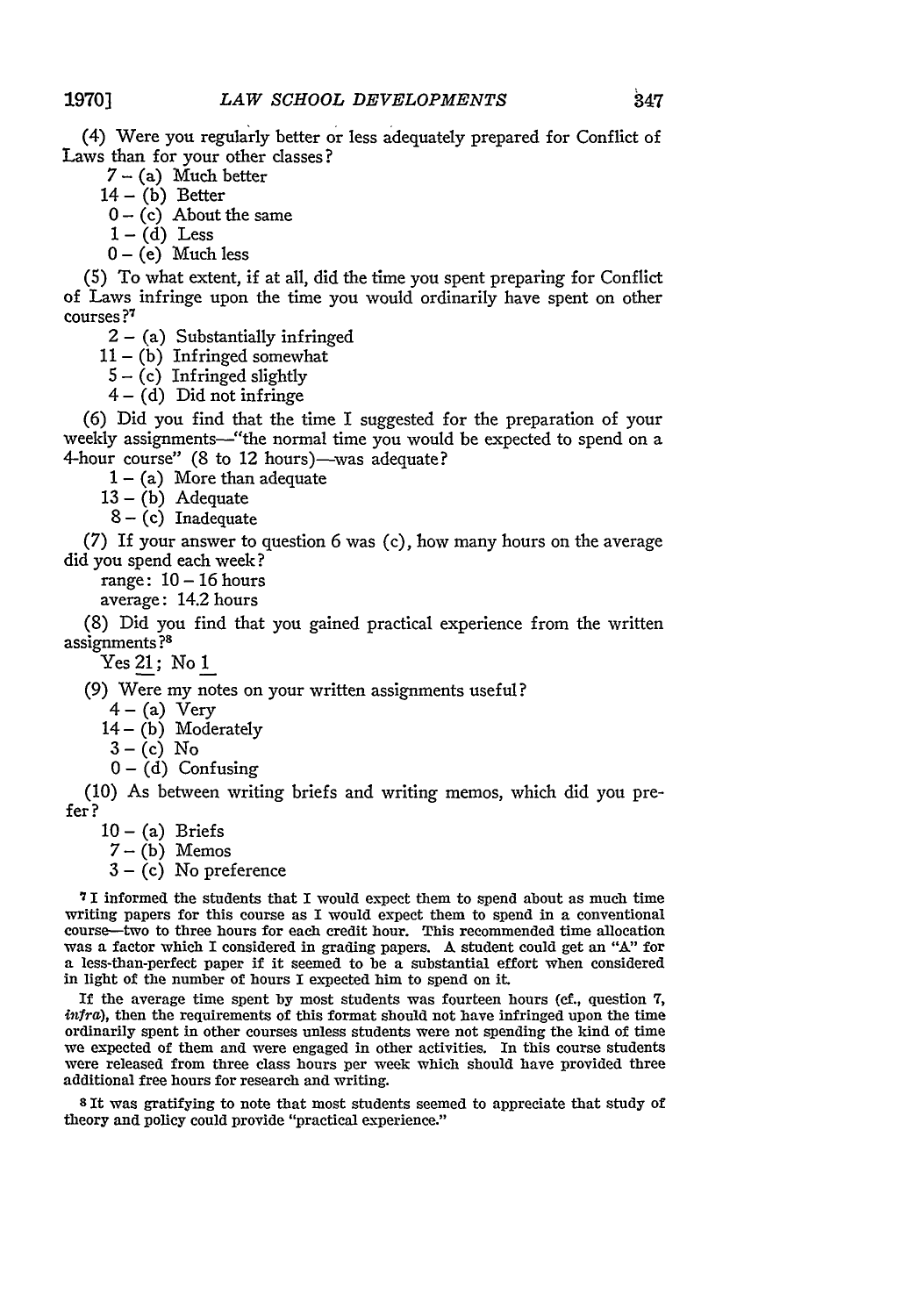(11) Do you feel that you understand the materials in Conflict of Laws better or less well than you understand your other subjects?

- $12 (a)$  Better
- $9 (b)$  About the same
- $1 (c)$  Less well

The second time I used this format, in the Conflict of Laws course in the spring quarter, 1969, the approach was changed slightly. First, I had students write only briefs in order to avoid the rambling discussions or reading of papers which occasionally attended oral presentations of memorandums.9 Second, since forty-one students enrolled instead of the twenty-four in 1968,10 I had each student write a brief every other week rather than a weekly paper. Eight problems were handed out; each student had to write on one side of four problems. In consequence, the students had more time to write and less pressure, and the briefs tended to be longer, more complete and better written than the papers in the earlier course. Students were told that they had to read the assignments and participate in questioning even during the alternate weeks in which they were not responsible for a paper. They were also advised that the material tended to be cumulative, so that a failure to read interim assignments would adversely affect their ability to deal with the issues in subsequent papers. So far as I could tell from the quality of the *questions* and class discussion and from the content of subsequent papers, most students kept abreast of all of the materials during the entire course.

Although I did not hand out a questionnaire at the end of the spring, 1969, course, my impression from private conversations with many members of the class was that the group was equally as enthusiastic about the format as the 1968 group. Since gratuitous praise from seniors who are already assured of graduation is rare, I feel confident that the favorable responses were genuine.

#### *The Instructor's Task*

An obvious question about the use of this format is, How much of an extra burden does it create for the instructor? Frankly, I don't think the added work, if any, is either excessive or unreasonable, especially in the context of increasing (and perhaps legitimate) demands by students for more time and personal attention from teachers. The writing of eight comprehensive problems during the beginning of the course is perhaps more difficult and timeconsuming than writing a four or five question final. I found, however, that the extra time spent in the spring of 1968 was more than compensated for by

9 In his 1943 article Professor Cavers anticipated this problem: "The instructor would . . . be wise to avoid so far as possible the report technique which so gen· erally reduces a seminar to a lecture course conducted by a series of ill·qualified lecturers-the students." Cavers, In Advocacy of the Problem Method, 43 Colum.L. Rev. 449, 457 (1943).

: 10 The course is an elective. Althougb some students in the 1969 group snid thnt they took the course because they henrd favornble comments from members of the 1968 group, it is not clear whether the increase in enrollment was attributable to favorable propaganda or to the exigencies of scheduling. It is clear, however, thnt the 1969 group did not contain any students who were unfavorably disposed to the format as they undertood it. Students in the 1968 group, on the other hand, were ·not told about the new format until after the course commenced. Several students then dropped the course.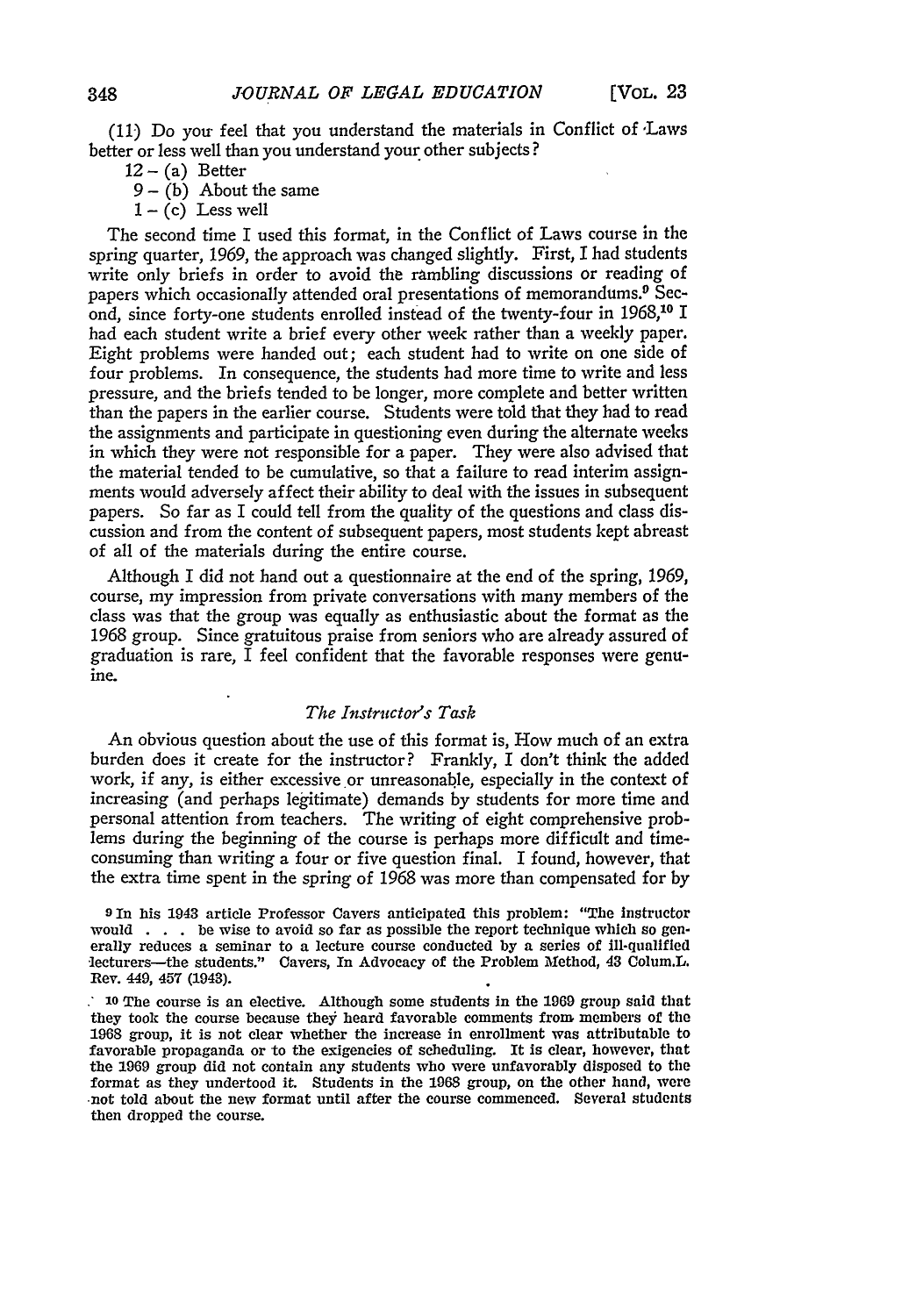the savings achieved in 1969 by using variations of the seven original problems. The students in 1969 might have received some assistance by reading briefs or memorandums written in 1968, but very little indeed. Furthermore, they could hardly rely on prior papers to provide the background necessary to prepare themselves for oral argument. It may be that it is easier in Conflict of Laws to create substantially different problems by slightly varying the factual situations than it is in other courses, but I doubt that the difference in effort need be substantial where the purpose of the problems, as here, is to cover most of the subject matter of the course rather than merely to sample a student's knowledge of the course and his erudition.

The correction and grading of papers, five or six per day, four days a week, is clearly the most onerous feature of this format. This took about two hours a day, less time than is ordinarily spent preparing and organizing material for a conventional class in Conflict of Laws. The correcting task occasionally became boring and repetitive, particularly toward the end of each week, but ingenious arguments from some students often provided compensation and errors occasionally provided comic relief. It should be noted that these papers, being geared to problems fashioned by the instructor and designed to be argued from materials in the casebook and other familiar sources, did not ordinarily require the rigorous source check and library search demanded in the correction of seminar research papers and in the editing of law journal articles. Only occasionally would unfamiliar citations appear. The danger of plagiarism was practically non-existent.

Of course, this format will not affect the time. ordinarily spent by an instructor in keeping abreast of his field. If the students are competent and interested, however, they can be relied upon to.discover the most recent cases and relevant articles, sometimes before the instructor does.

The possibility of being bored by conducting four classes per week in which the same problem is argued should not be overlooked. Usually, the various approaches to the problem are exhausted by the third day, but not always. In fact sometimes it was hard to believe that the Thursday group was arguing the same problem as the Monday group.<sup>11</sup> But even if moderating arguments occasionally becomes repetitive and boring for the instructor-who has few opportunities to be entertained by his own erudition and deathless prose-it is certain that the experience rarely bores the students. I hope it is not treason to suggest that, even in the law teaching, student interest deserves primacy over instructor amusement.

Finally, by way of compensation, this format saves the instructor the job of preparing, administering and grading final examinations. This, I think, is not just a minor advantage. It is also appreciated by students who are asserting, with increasing volubility, (and with some justification) that examinations crammed into three or four hours at the end of a course are puerile, unrealistic and unfair.

11 Students were told to work individually and not to consult one another. Students in each group were also asked not to discuss the subject matter of class discussion with students in groups who were to take up the same problem on subsequent days. The disparity among arguments may suggest that the honor system really works.

23 Journal of Legal Ed. No. 2-7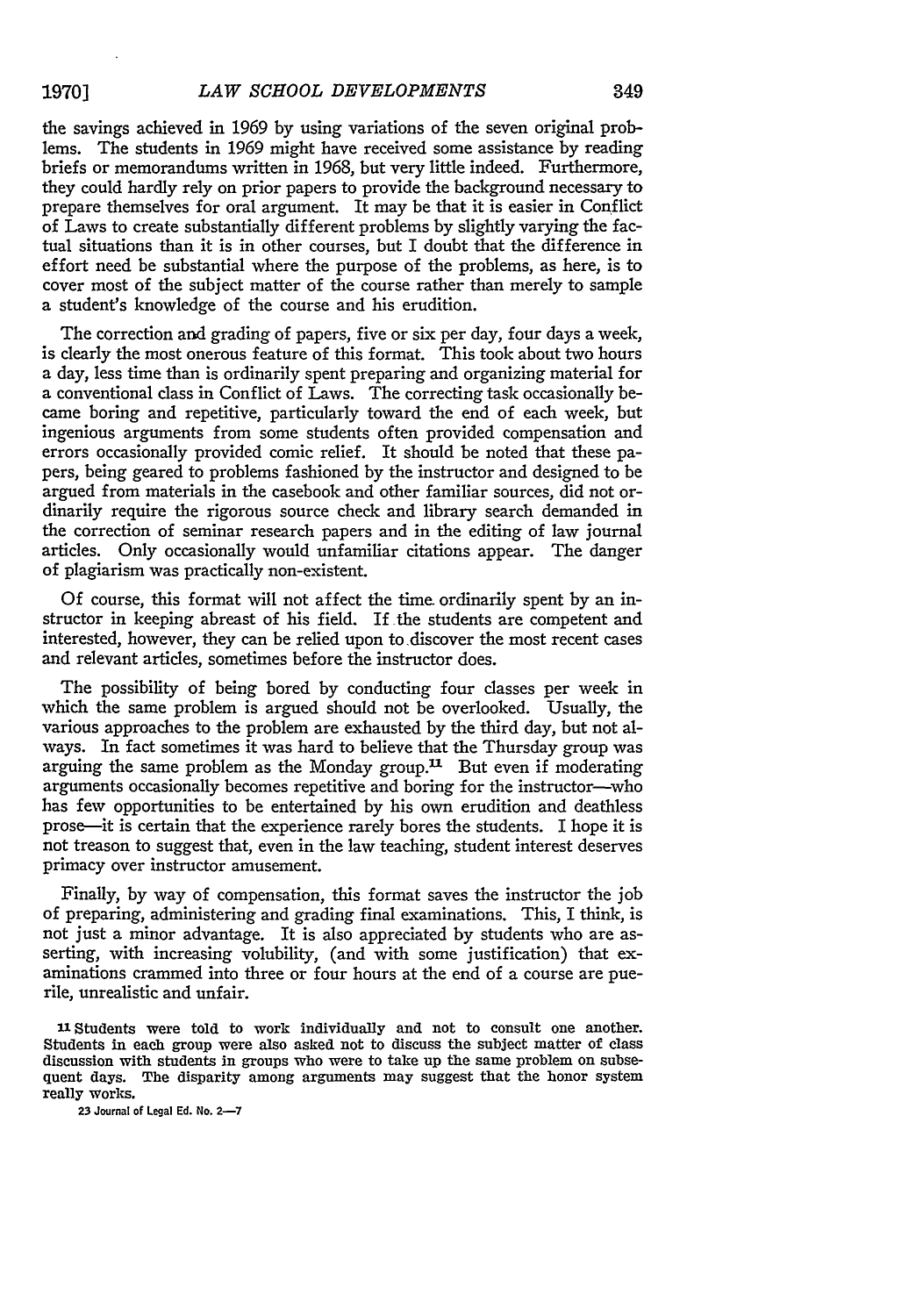#### *Substantive Coverage*

I found that the problem format permitted me to cover about as much of the material in the casebook as I would have covered using the traditional method. Although each problem<sup>12</sup> raised only a few issues, students had to read all the assigned material, including whole chapters, in order to extract pertinent authority.

Although presentation of the various traditional and emerging Conflict of Laws policies, theories and trends, in all their depth and complexity, and comparisons among them, cannot be orchestrated quite as well using the problem format as in the more traditional approach, the fact is that little of significance was omitted. More importantly, policies, theories and trends emerged as arguments used by students to support their own positions or to discredit their opponents. This heuristic approach, it seems to me, cannot help but increase comprehension of ideas which might otherwise seem to be complicated abstractions.

### *Flexibility*

The course functioned smoothly with twenty-four students writing one paper a week for seven weeks and with forty-one students each writing a brief every other week for eight weeks. Conceivably, the course could be organized to serve about eighty students. The adjustable variables are:

(1) The number of papers which each student is required to write during the quarter (or semester). The course might succeed if each student were required to write only three papers. However, the danger that students would not read materials during weeks in which they were not required to submit a paper and be prepared for oral argument would increase as the number of papers required of them diminished.

(2) The percentage of papers corrected by the instructor. Originally, I told the 1968 group that I might correct only one of every two papers they submitted. However, I did grade all of them. It should be possible, without too much static, to correct only one-half or two-thirds of the papers submitted, returning the others ungraded. By varying the percentage each week, and sometimes by correcting all or most of the papers submitted during a single week, no student could be sure that the paper he passes in might not be graded.

(3) The number of weekly classes and the number of students in each group. Obviously, the larger the group the more difficult it is to have all students participate in questioning and the greater the chance that a non-arguing student will not bother to prepare. Furthermore, it is preferable that each student face the possibility that he will have to present oral argument more than once during the course. In a four-hour ten-week course with eighty students each group

<sup>12</sup>In the spring, 1969, course six of the eight problems dealt with a situation in which State A had adopted a modified Keeton-O'Connell automobile accident com-<br>pensation plan and State B retained the Common Law fault system. Using this framework it is possible, by varying the facts, to raise practically every significant problem in a contemporary Conflict of Laws course.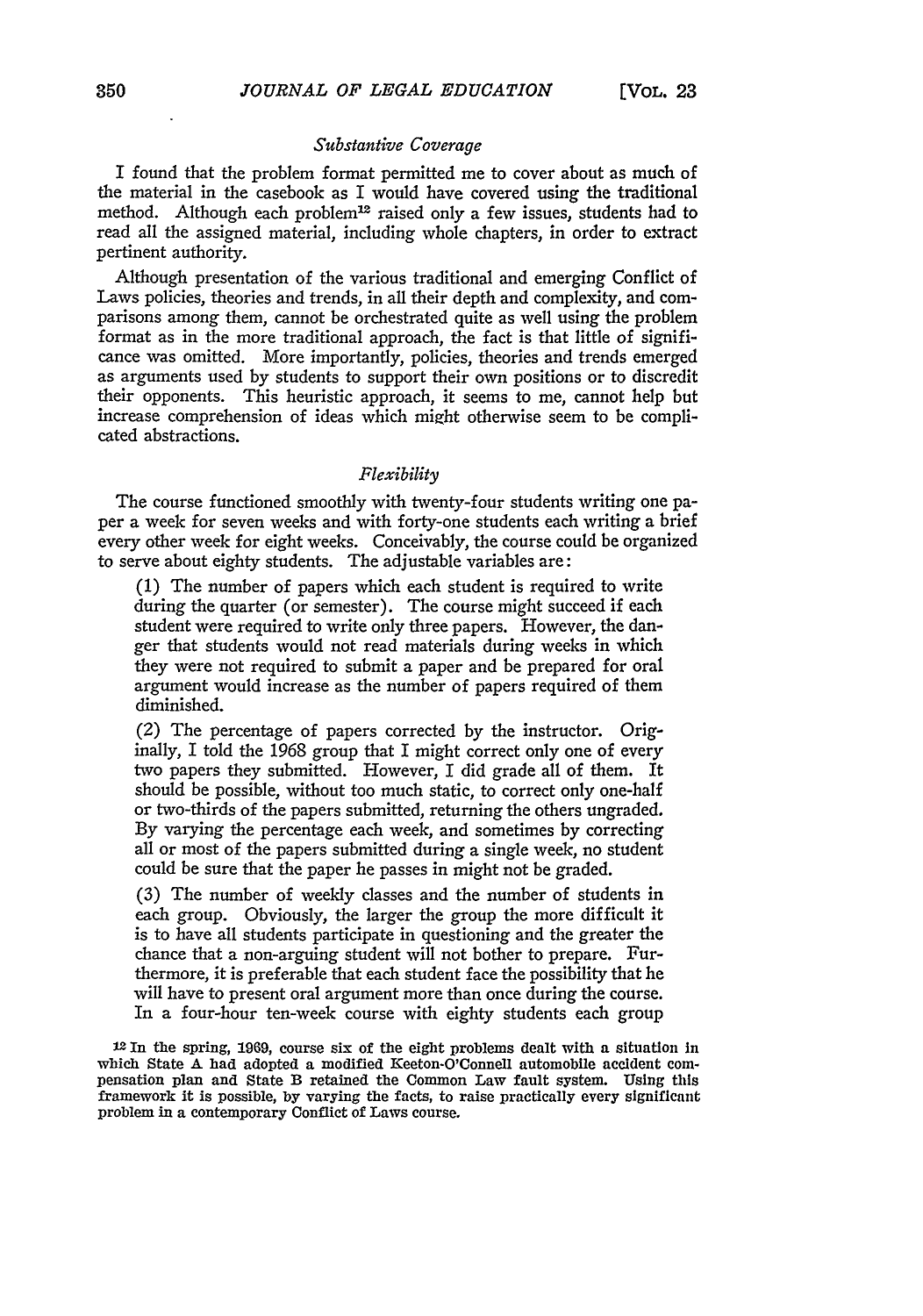would contain twenty students and, since each group meets only once a week, each student would get only one opportunity to argue during the quarter<sup>13</sup> (assuming two students argue at each meeting).

This problem might be solved by increasing the number of weekly meetings and the number of groups, but the solution adds a burden of time (and a potential for being bored) which ought to be compensated for by a reduction in teaching load. Of course, the problem is less acute in a four-hour fifteenweek (semester) course where some of the students could be required to argue twice.

An interesting feature of this format, where each student meets with the instructor but once a week, is that there is no necessary relationship between course credit hours and the number of weekly meetings. If I had set up my 1968 course along the same lines as the 1969 course I would have met each of two groups of twelve students once a week. I would have had only two hours of classroom contact while the students would still have received four hours course credit.

My experience suggests that, ideally, the number of students in each group should not exceed ten and all students should understand that they are expected to participate at each group meeting. However, the course would probably be favorably received even if each group had up to 20 students, even if each student knew that he would only have to argue once during the quarter, and even if the instructor only graded half the papers. However, each student should probably be required to write at least four papers during the term. Since paternalism is out-of-order anyway, it is probably a sufficient inducement to preparation to assure students that they will be graded on, and receive credit for, class participation, and to avoid telling them in advance which of them will be required to argue in a given week.<sup>14</sup>

## *Conclusion*

There is nothing revoluntionary about the suggested format. It does not purport, by itself, to create an inter-disciplinary experience or develop a poliey-oriented approach. The content of the course and the legal philosophy on which it rests are entirely open to the instructor's choice. Research papers and discussions can be substituted for briefs and arguments. Materials from other disciplines and from sources other than a casebook can be assigned. "Real life" problems drawn from legal clinic might even be used in some courses. Thus, great variations and different directions are possible.1s

13 This requires that assignments be commenced the week before the quarter begins and that each week of a ten-week quarter be used for argument. Realistically, the first week should be left open for discussion of the ground rules and for research and writing of the first paper. Furthermore, argument during the last week, when students are preparing for exams in other courses, may get sloppy. It may be more profitable, therefore, to use that week for a summary.

14 Toward the end of the term they will usually be able to figure it out for themselves.

15 There is no reason why it cannot be adopted for use in the second year. This is where Professor Cavers preferred to tryout his recommended variation. Cavers, In Advocacy of the Problem Method, 43 Colum.L.Rev. 449, 459 (1943). Second-year students in my class seemed to respond as well as third-year students.